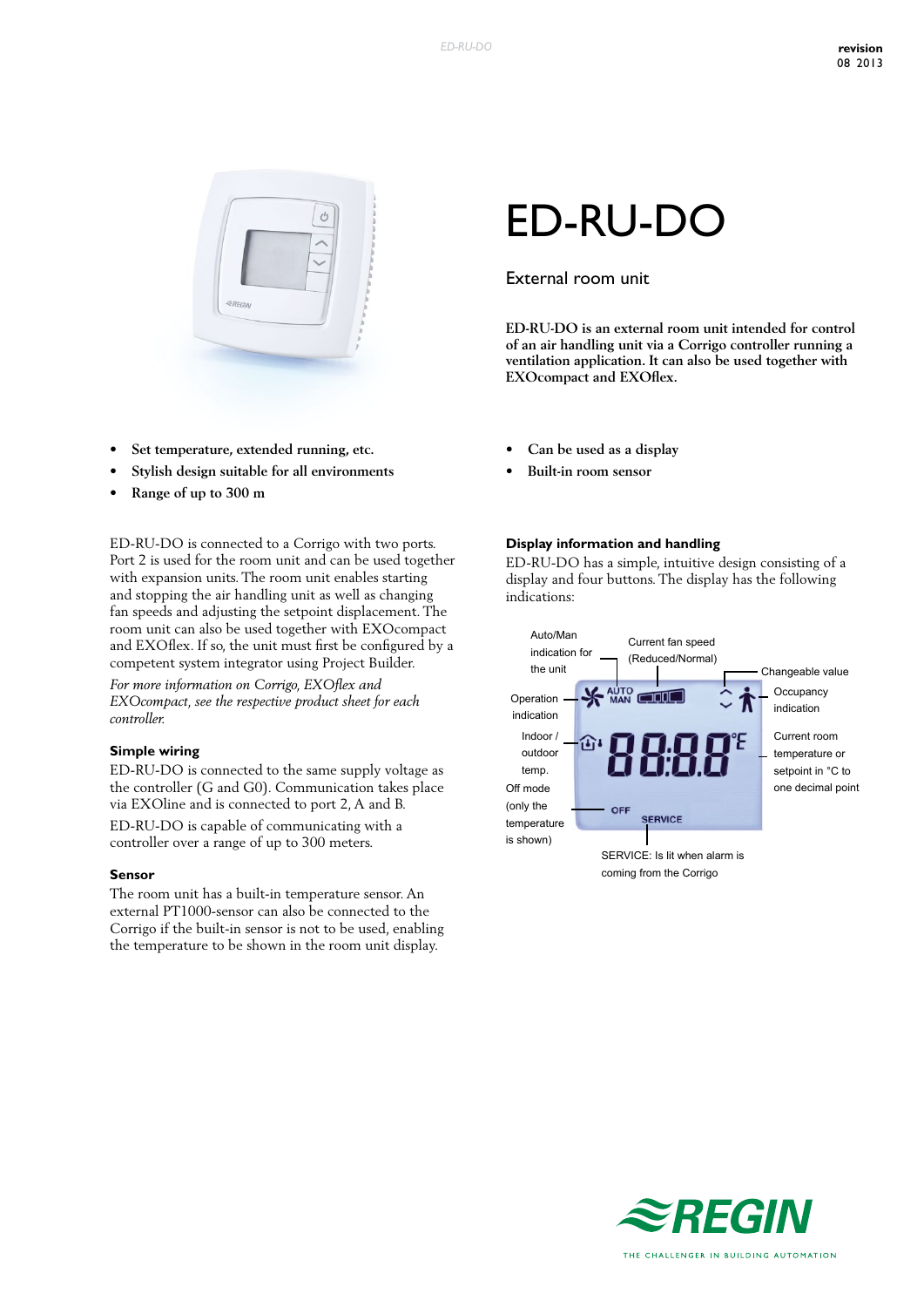The display is handled using the buttons on the room unit:



#### **On/Off button**

The function of the On/Off button can be configured using the software E tool©.

#### **Increase/Decrease buttons**

Pressing the increase or decrease buttons will adjust the setpoint up or down. The maximum permitted adjustment is settable.

Depending on the control mode of the Corrigo, the appropriate setpoint will be adjusted. In control mode constant supply air control, the supply air setpoint will be adjusted. In room cascade, the room setpoint will be adjusted. During extract air cascade, the extract air setpoint will be adjusted.

## **Simple configuration using E tool©**



E tool© is a PC-based program that makes it possible to configure and supervise the settings of a controller via a comprehensive user interface.

E tool© can be used to configure the following options for ED-RU-DO:

#### **The desired contents of the display**

- Room temperature from the built-in sensor of the display
- Room temperature connected to the Corrigo
- Outdoor temperature
- Supply air temperature
- Extract air temperature

### **The function of the On/Off button**

- **• No function** Pressing the button has no effect
- **• On/off -** The button can be used to turn the unit off or place it in auto mode
- **• On/off/extended running** The button can be used to turn the unit off or to force it to run in normal speed for a settable duration, after which it will enter auto mode.

# **Additional features**

- Settable time for extended running
- Configurable setpoint adjustment (min./max.)
- View/apply setpoint adjustment

E tool© can be downloaded free of charge from Regin's website www.regin.se.